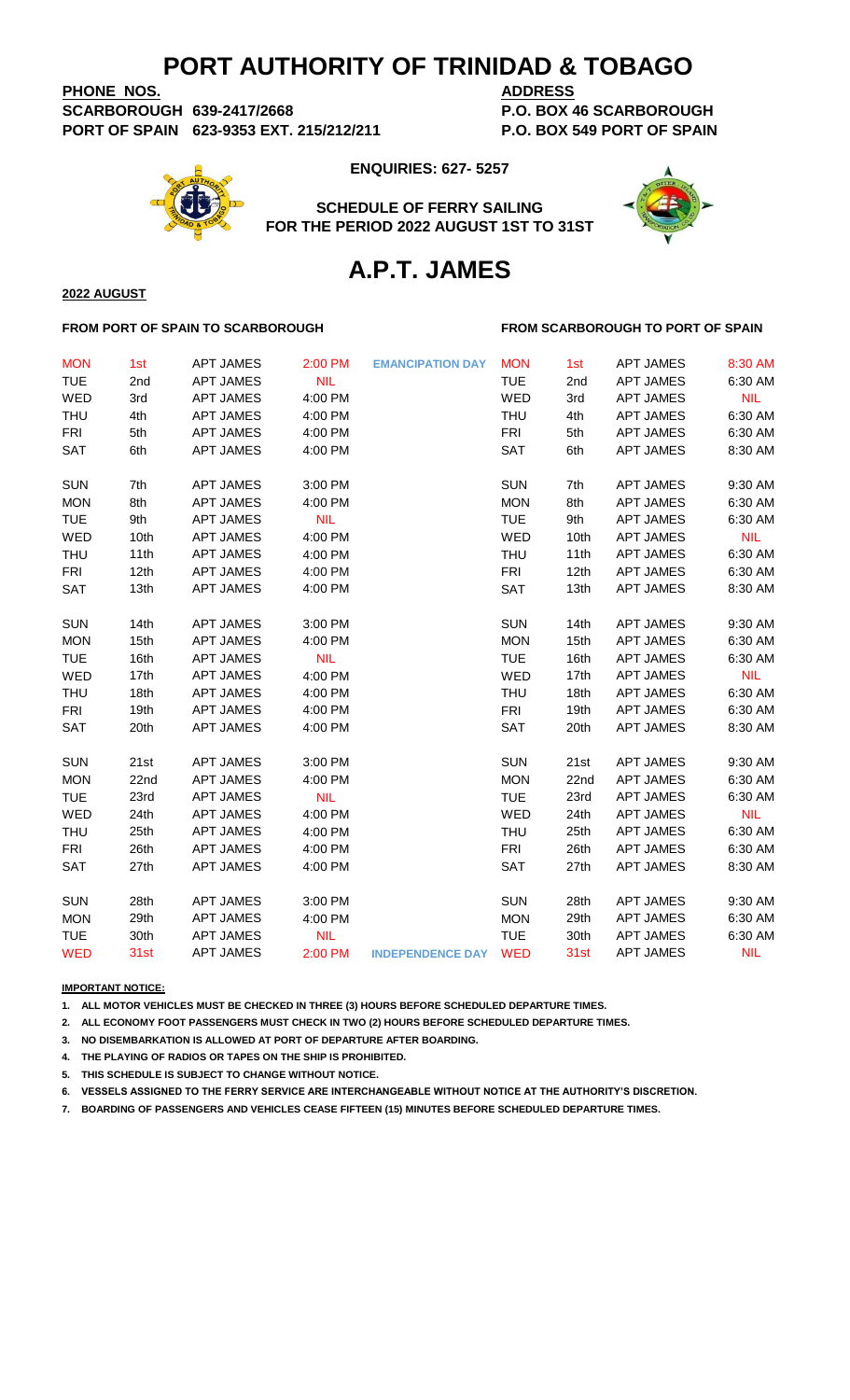**PHONE NOS. ADDRESS SCARBOROUGH 639-2417/2668 P.O. BOX 46 SCARBOROUGH PORT OF SPAIN 623-9353 EXT. 215/212/211 P.O. BOX 549 PORT OF SPAIN**

**ENQUIRIES: 627- 5257**

**SCHEDULE OF FERRY SAILING FOR THE PERIOD 2022 AUGUST 1ST - 31ST** 



# **BUCCOO REEF**

**2022 AUGUST**

#### **FROM PORT OF SPAIN TO SCARBOROUGH FROM SCARBOROUGH TO PORT OF SPAIN**

| <b>MON</b><br><b>TUE</b><br>WED<br><b>THU</b><br><b>FRI</b><br>SAT | 1st<br>2nd<br>3rd<br>4th<br>5th<br>6th | <b>BUCCOO REEF</b><br><b>BUCCOO REEF</b><br><b>BUCCOO REEF</b><br><b>BUCCOO REEF</b><br><b>BUCCOO REEF</b><br><b>BUCCOO REEF</b> | 8:30 AM<br>8:00 AM<br><b>NIL</b><br>8:00 AM<br>8:00 AM<br>8:30 AM | <b>EMANCIPATION DAY</b> | <b>MON</b><br><b>TUE</b><br>WED<br><b>THU</b><br><b>FRI</b><br><b>SAT</b> | 1st<br>2nd<br>3rd<br>4th<br>5th<br>6th | <b>BUCCOO REEF</b><br><b>BUCCOO REEF</b><br><b>BUCCOO REEF</b><br><b>BUCCOO REEF</b><br><b>BUCCOO REEF</b><br><b>BUCCOO REEF</b> | 2:00 PM<br>4:00 PM<br><b>NIL</b><br>4:00 PM<br>4:00 PM<br>4:00 PM |
|--------------------------------------------------------------------|----------------------------------------|----------------------------------------------------------------------------------------------------------------------------------|-------------------------------------------------------------------|-------------------------|---------------------------------------------------------------------------|----------------------------------------|----------------------------------------------------------------------------------------------------------------------------------|-------------------------------------------------------------------|
| <b>SUN</b>                                                         | 7th                                    | <b>BUCCOO REEF</b>                                                                                                               | 9:30 AM                                                           |                         | <b>SUN</b>                                                                | 7th                                    | <b>BUCCOO REEF</b>                                                                                                               | 3:00 PM                                                           |
| <b>MON</b>                                                         | 8th                                    | <b>BUCCOO REEF</b>                                                                                                               | 8:00 AM                                                           |                         | <b>MON</b>                                                                | 8th                                    | <b>BUCCOO REEF</b>                                                                                                               | 4:00 PM                                                           |
| <b>TUE</b>                                                         | 9th                                    | <b>BUCCOO REEF</b>                                                                                                               | 8:00 AM                                                           |                         | <b>TUE</b>                                                                | 9th                                    | <b>BUCCOO REEF</b>                                                                                                               | 4:00 PM                                                           |
| WED                                                                | 10th                                   | <b>BUCCOO REEF</b>                                                                                                               | <b>NIL</b>                                                        |                         | WED                                                                       | 10th                                   | <b>BUCCOO REEF</b>                                                                                                               | <b>NIL</b>                                                        |
| <b>THU</b>                                                         | 11th                                   | <b>BUCCOO REEF</b>                                                                                                               | 8:00 AM                                                           |                         | THU                                                                       | 11th                                   | <b>BUCCOO REEF</b>                                                                                                               | 4:00 PM                                                           |
| <b>FRI</b>                                                         | 12th                                   | <b>BUCCOO REEF</b>                                                                                                               | 8:00 AM                                                           |                         | <b>FRI</b>                                                                | 12th                                   | <b>BUCCOO REEF</b>                                                                                                               | 4:00 PM                                                           |
| SAT                                                                | 13th                                   | <b>BUCCOO REEF</b>                                                                                                               | 8:30 AM                                                           |                         | SAT                                                                       | 13th                                   | <b>BUCCOO REEF</b>                                                                                                               | 4:00 PM                                                           |
| <b>SUN</b>                                                         | 14th                                   | <b>BUCCOO REEF</b>                                                                                                               | 9:30 AM                                                           |                         | <b>SUN</b>                                                                | 14th                                   | <b>BUCCOO REEF</b>                                                                                                               | 3:00 PM                                                           |
| <b>MON</b>                                                         | 15th                                   | <b>BUCCOO REEF</b>                                                                                                               | 8:00 AM                                                           |                         | <b>MON</b>                                                                | 15th                                   | <b>BUCCOO REEF</b>                                                                                                               | 4:00 PM                                                           |
| <b>TUE</b>                                                         | 16th                                   | <b>BUCCOO REEF</b>                                                                                                               | 8:00 AM                                                           |                         | <b>TUE</b>                                                                | 16th                                   | <b>BUCCOO REEF</b>                                                                                                               | 4:00 PM                                                           |
| WED                                                                | 17th                                   | <b>BUCCOO REEF</b>                                                                                                               | <b>NIL</b>                                                        |                         | WED                                                                       | 17th                                   | <b>BUCCOO REEF</b>                                                                                                               | <b>NIL</b>                                                        |
| <b>THU</b>                                                         | 18th                                   | <b>BUCCOO REEF</b>                                                                                                               | 8:00 AM                                                           |                         | THU                                                                       | 18th                                   | <b>BUCCOO REEF</b>                                                                                                               | 4:00 PM                                                           |
| <b>FRI</b>                                                         | 19th                                   | <b>BUCCOO REEF</b>                                                                                                               | 8:00 AM                                                           |                         | <b>FRI</b>                                                                | 19th                                   | <b>BUCCOO REEF</b>                                                                                                               | 4:00 PM                                                           |
| <b>SAT</b>                                                         | 20th                                   | <b>BUCCOO REEF</b>                                                                                                               | 8:30 AM                                                           |                         | <b>SAT</b>                                                                | 20th                                   | <b>BUCCOO REEF</b>                                                                                                               | 4:00 PM                                                           |
| <b>SUN</b>                                                         | 21st                                   | <b>BUCCOO REEF</b>                                                                                                               | 9:30 AM                                                           |                         | <b>SUN</b>                                                                | 21st                                   | <b>BUCCOO REEF</b>                                                                                                               | 3:00 PM                                                           |
| <b>MON</b>                                                         | 22nd                                   | <b>BUCCOO REEF</b>                                                                                                               | 8:00 AM                                                           |                         | <b>MON</b>                                                                | 22nd                                   | <b>BUCCOO REEF</b>                                                                                                               | 4:00 PM                                                           |
| <b>TUE</b>                                                         | 23rd                                   | <b>BUCCOO REEF</b>                                                                                                               | 8:00 AM                                                           |                         | <b>TUE</b>                                                                | 23rd                                   | <b>BUCCOO REEF</b>                                                                                                               | 4:00 PM                                                           |
| WED                                                                | 24th                                   | <b>BUCCOO REEF</b>                                                                                                               | <b>NIL</b>                                                        |                         | WED                                                                       | 24th                                   | <b>BUCCOO REEF</b>                                                                                                               | <b>NIL</b>                                                        |
| <b>THU</b>                                                         | 25th                                   | <b>BUCCOO REEF</b>                                                                                                               | 8:00 AM                                                           |                         | THU                                                                       | 25th                                   | <b>BUCCOO REEF</b>                                                                                                               | 4:00 PM                                                           |
| <b>FRI</b>                                                         | 26th                                   | <b>BUCCOO REEF</b>                                                                                                               | 8:00 AM                                                           |                         | <b>FRI</b>                                                                | 26th                                   | <b>BUCCOO REEF</b>                                                                                                               | 4:00 PM                                                           |
| <b>SAT</b>                                                         | 27th                                   | <b>BUCCOO REEF</b>                                                                                                               | 8:30 AM                                                           |                         | <b>SAT</b>                                                                | 27th                                   | <b>BUCCOO REEF</b>                                                                                                               | 4:00 PM                                                           |
| <b>SUN</b>                                                         | 28th                                   | <b>BUCCOO REEF</b>                                                                                                               | 9:30 AM                                                           |                         | <b>SUN</b>                                                                | 28th                                   | <b>BUCCOO REEF</b>                                                                                                               | 3:00 PM                                                           |
| <b>MON</b>                                                         | 29th                                   | <b>BUCCOO REEF</b>                                                                                                               | 8:00 AM                                                           |                         | <b>MON</b>                                                                | 29th                                   | <b>BUCCOO REEF</b>                                                                                                               | 4:00 PM                                                           |
| <b>TUE</b>                                                         | 30th                                   | <b>BUCCOO REEF</b>                                                                                                               | 8:00 AM                                                           |                         | <b>TUE</b>                                                                | 30th                                   | <b>BUCCOO REEF</b>                                                                                                               | 4:00 PM                                                           |
| WED                                                                | 31st                                   | <b>BUCCOO REEF</b>                                                                                                               | <b>NIL</b>                                                        | <b>INDEPENDENCE DAY</b> | WED                                                                       | 31st                                   | <b>BUCCOO REEF</b>                                                                                                               | <b>NIL</b>                                                        |

**1. ALL MOTOR VEHICLES MUST BE CHECKED IN THREE (3) HOURS BEFORE SCHEDULED DEPARTURE TIMES.** 

**2. ALL ECONOMY FOOT PASSENGERS MUST CHECK IN TWO (2) HOURS BEFORE SCHEDULED DEPARTURE TIMES.**

**3. NO DISEMBARKATION IS ALLOWED AT PORT OF DEPARTURE AFTER BOARDING.**

**4. THE PLAYING OF RADIOS OR TAPES ON THE SHIP IS PROHIBITED.**

**5. THIS SCHEDULE IS SUBJECT TO CHANGE WITHOUT NOTICE.**

**6. VESSELS ASSIGNED TO THE FERRY SERVICE ARE INTERCHANGEABLE WITHOUT NOTICE AT THE AUTHORITY'S DIS**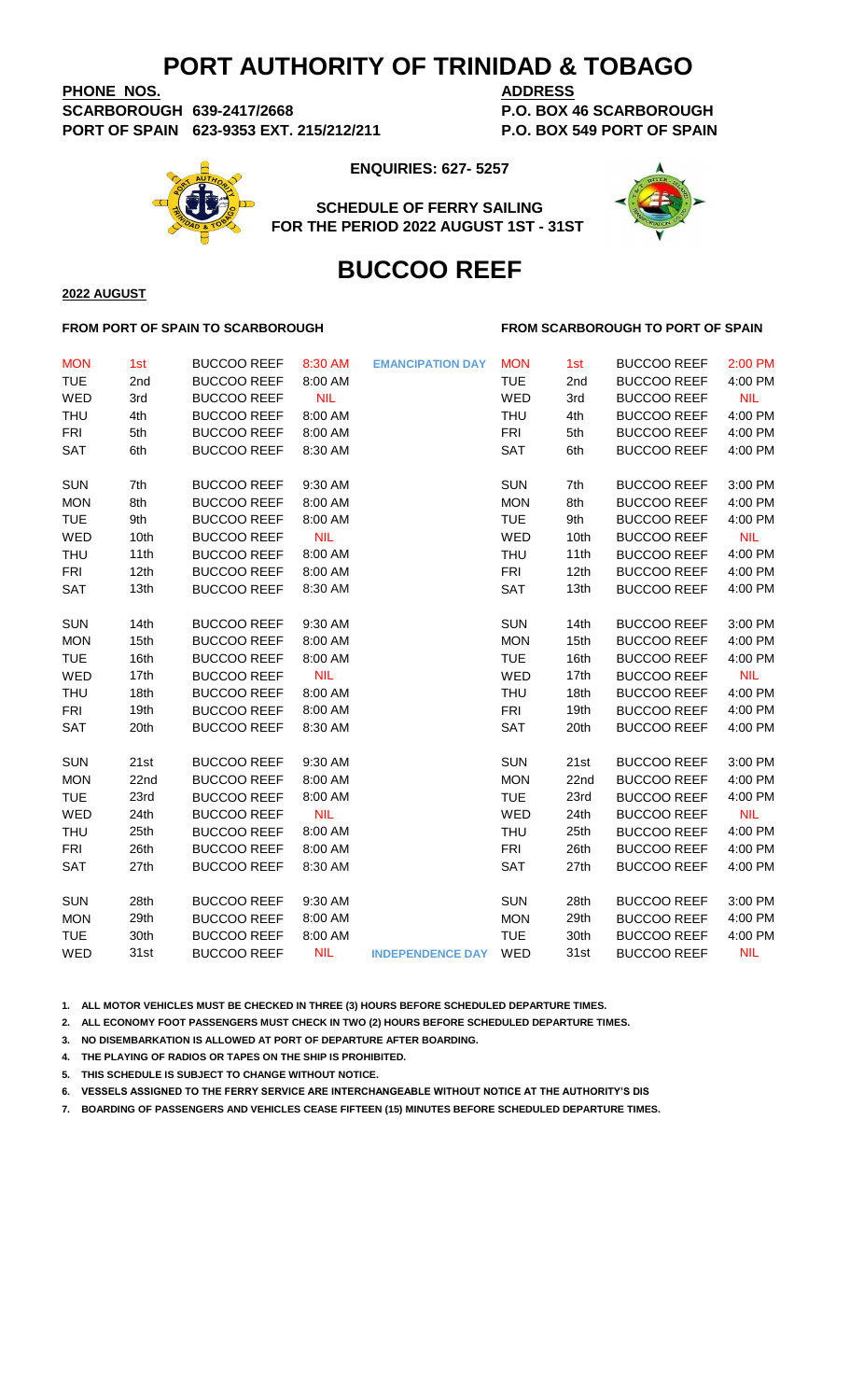**PHONE NOS. ADDRESS SCARBOROUGH 639-2417/2668 P.O. BOX 46 SCARBOROUGH PORT OF SPAIN 623-9353 EXT. 215/212/211 P.O. BOX 549 PORT OF SPAIN**



**ENQUIRIES: 627- 5257**

**SCHEDULE OF FERRY SAILING FOR THE PERIOD 2022 AUGUST 1ST - 31ST**



# **GALLEONS PASSAGE**

#### **FROM PORT OF SPAIN TO SCARBOROUGH FROM SCARBOROUGH TO PORT OF SPAIN**

| <b>TUE</b> | 2 <sub>nd</sub>  | <b>GALLEONS</b> | 3:00 PM    |                             | <b>TUE</b> | 2 <sub>nd</sub>  | <b>GALLEONS</b> | <b>NIL</b> |
|------------|------------------|-----------------|------------|-----------------------------|------------|------------------|-----------------|------------|
| WED        | 3rd              | <b>GALLEONS</b> | NIL        |                             | WED        | 3rd              | <b>GALLEONS</b> | 6:30am     |
| <b>TUE</b> | 9th              | <b>GALLEONS</b> | 3:00 PM    |                             | <b>TUE</b> | 9th              | <b>GALLEONS</b> | <b>NIL</b> |
| WED        | 10 <sub>th</sub> | <b>GALLEONS</b> | NIL        |                             | WED        | 10 <sub>th</sub> | <b>GALLEONS</b> | 6:30 AM    |
| <b>TUE</b> | 16th             | <b>GALLEONS</b> | 3:00 PM    |                             | <b>TUE</b> | 16th             | <b>GALLEONS</b> | <b>NIL</b> |
| WED        | 17th             | <b>GALLEONS</b> | <b>NIL</b> |                             | WED        | 17th             | <b>GALLEONS</b> | 6:30 AM    |
| <b>TUE</b> | 23rd             | <b>GALLEONS</b> | $3:00$ PM  |                             | <b>TUE</b> | 23rd             | <b>GALLEONS</b> | <b>NIL</b> |
| WED        | 24th             | <b>GALLEONS</b> | <b>NIL</b> |                             | WED        | 24 <sub>th</sub> | <b>GALLEONS</b> | 6:30 AM    |
| <b>TUE</b> | 30th             | <b>GALLEONS</b> | $3:00$ PM  |                             | <b>TUE</b> | 30th             | <b>GALLEONS</b> | <b>NIL</b> |
| <b>WED</b> | 31 <sub>st</sub> | <b>GALLEONS</b> | NIL        | <b>INDEPENDENCE DAY WED</b> |            | 31 <sub>st</sub> | <b>GALLEONS</b> | 8:30 AM    |
|            |                  |                 |            |                             |            |                  |                 |            |

#### **IMPORTANT NOTICE:**

**2022 AUGUST**

**1. ALL MOTOR VEHICLES MUST BE CHECKED IN THREE (3) HOURS BEFORE SCHEDULED DEPARTURE TIMES.** 

**2. ALL ECONOMY FOOT PASSENGERS MUST CHECK IN TWO (2) HOURS BEFORE SCHEDULED DEPARTURE TIMES.**

**3. NO DISEMBARKATION IS ALLOWED AT PORT OF DEPARTURE AFTER BOARDING.**

**4. THE PLAYING OF RADIOS OR TAPES ON THE SHIP IS PROHIBITED.**

**5. THIS SCHEDULE IS SUBJECT TO CHANGE WITHOUT NOTICE.**

**6. VESSELS ASSIGNED TO THE FERRY SERVICE ARE INTERCHANGEABLE WITHOUT NOTICE AT THE AUTHORITY'S DISCRETION.**